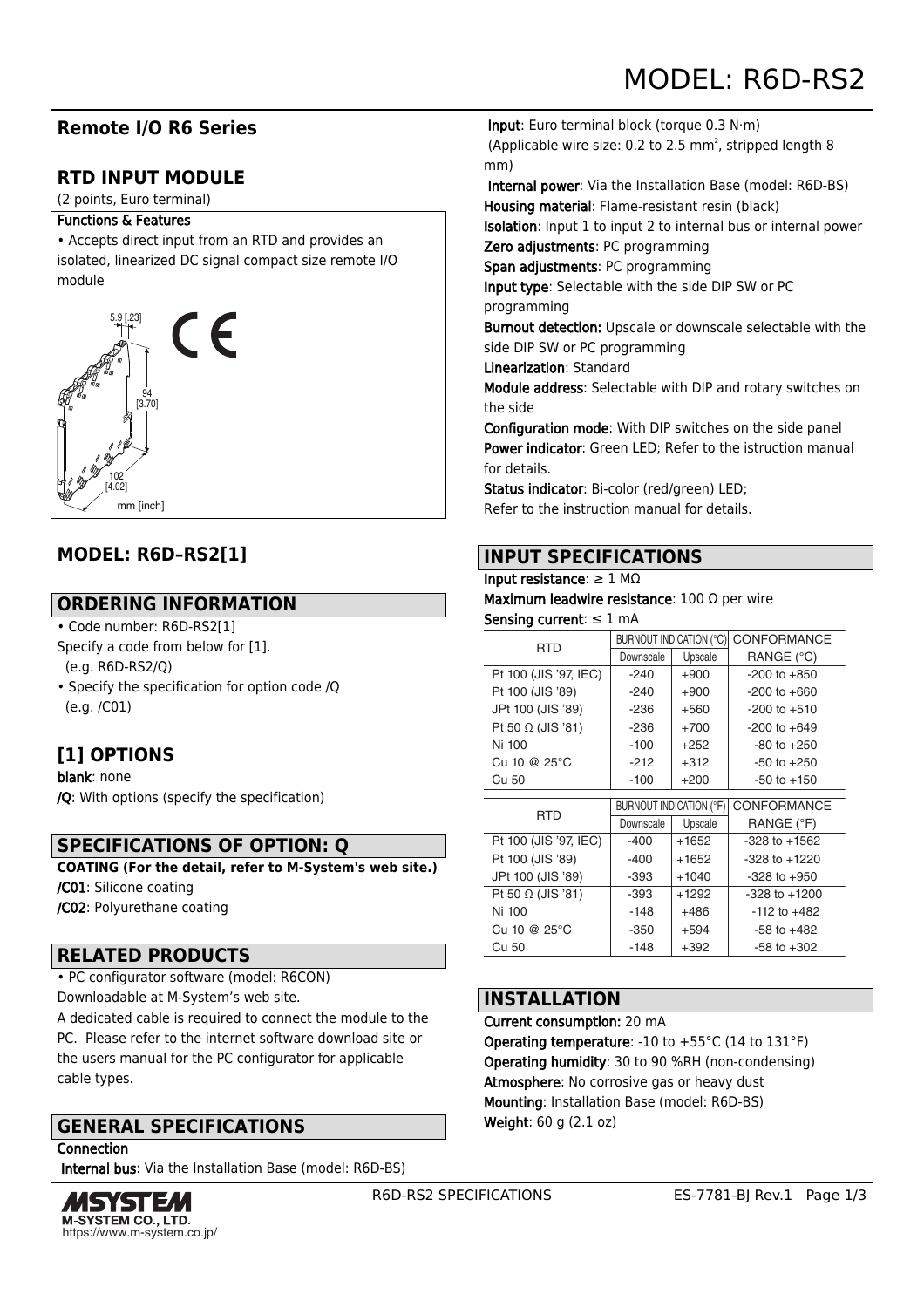### **PERFORMANCE**

Conversion accuracy:  $\pm 1^{\circ}$ C ( $\pm 1.8^{\circ}$ F) except  $\pm 3^{\circ}$ C ( $\pm 5.4^{\circ}$ F) for Cu 10 @ 25°C

Conversion rate: 250 msec. / 500 msec.(PC programmable. Factory set to 500 msec.)

#### Converted data range:

• Engineering unit value ( $°C$ , K)  $\times$  10 (integer)

• Engineering unit value (°F)

#### Data allocation: 2

Temp. coefficient:  $\pm 0.01$  %/°C ( $\pm 0.006$  %/°F) of max. span **Response time:** Conversion rate  $\times$  2 + 50 msec. or less Line voltage effect:  $\pm 0.1$  % over voltage range Insulation resistance:  $\geq 100$  M $\Omega$  with 500 V DC Dielectric strength: 1500 V AC @ 1 minute (input 1 to input 2 to internal bus or internal power to ground)

### **STANDARDS & APPROVALS**

#### EU conformity:

EMC Directive EMI EN 61000-6-4 EMS EN 61000-6-2 RoHS Directive

### **EXTERNAL VIEW**



Refer to the instruction manual for setting procedures.